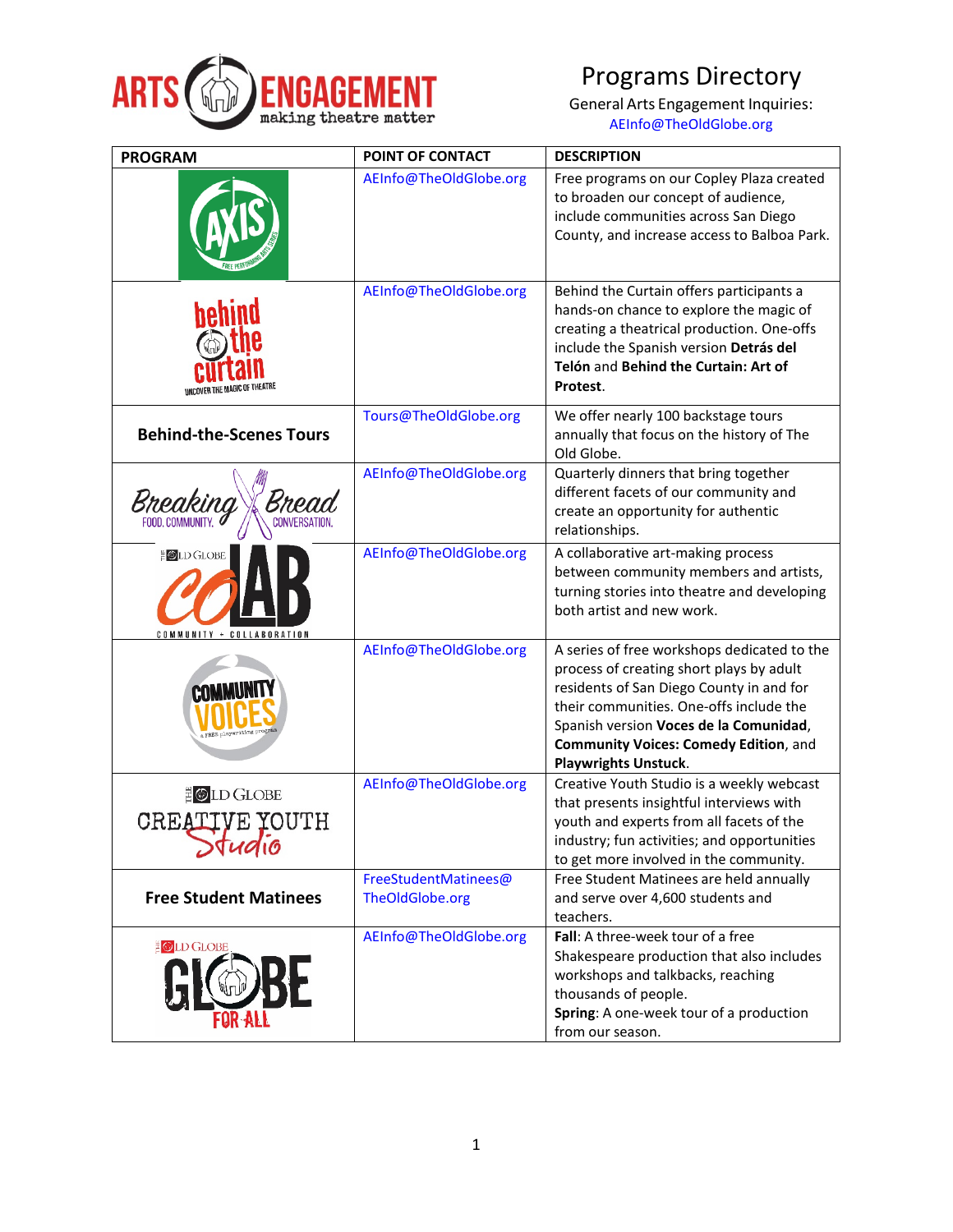

Programs Directory

General Arts Engagement Inquiries: [AEInfo@TheOldGlobe.org](mailto:AEinfo@theoldglobe.org)

|                                     | GlobeLearning@         | Globe Learning provides professional                                                 |
|-------------------------------------|------------------------|--------------------------------------------------------------------------------------|
|                                     | TheOldGlobe.org        | development opportunities to our local                                               |
|                                     |                        | theatre community of actors, directors,                                              |
|                                     |                        | teaching artists, and educators, connecting                                          |
| GLOBE LEAR                          |                        | them with visiting artists from our                                                  |
|                                     |                        | production season, strengthening the                                                 |
|                                     |                        | community network of theatre makers, and                                             |
|                                     |                        | supporting and advancing participants'                                               |
|                                     |                        | skills in theatre making, engagement, and                                            |
|                                     |                        | performance.                                                                         |
| E OLD GLOBE                         | GlobeLearning@         | Globe to Go offers distance learning lesson                                          |
|                                     | TheOldGlobe.org        | plans free to educators, classroom                                                   |
| <b>GLOBE to GO</b>                  |                        | teachers, and homeschool parents looking<br>for introductory theatre and Shakespeare |
|                                     |                        | lessons to try at home.                                                              |
|                                     | AEInfo@TheOldGlobe.org | Learn how to write, develop, design, direct,                                         |
| <b>EOLD GLOBE</b>                   |                        | and present your own "living room"-                                                  |
| THE LIVING                          |                        | inspired short plays in a site-specific                                              |
| ORKSHOP                             |                        | presentation.                                                                        |
|                                     | Studio@TheOldGlobe.org | Participants develop their artistic muscles                                          |
|                                     |                        | and a personal relationship to                                                       |
|                                     |                        | Shakespeare's writings. Participants create                                          |
|                                     |                        | original material and engage physically with                                         |
|                                     |                        | dance, movement, and stage combat. Vocal                                             |
|                                     |                        | and music classes are also part of the                                               |
|                                     |                        | curriculum.                                                                          |
| <b>OLD GLOBE</b>                    | AEInfo@TheOldGlobe.org | The Poet's Tree takes a deep dive into the                                           |
|                                     |                        | world of modern poetry and how artists tell                                          |
|                                     |                        | compelling stories using only the power of                                           |
|                                     |                        | the spoken word.                                                                     |
|                                     |                        |                                                                                      |
|                                     | FreeStudentMatinees@   | We offer hundreds of hours of Pre-Show                                               |
|                                     | TheOldGlobe.org        | Workshops where teaching artists go into                                             |
| <b>Pre-Show Workshops</b>           |                        | classrooms to lead interactive and engaging                                          |
|                                     |                        | workshops in preparation for seeing the                                              |
|                                     |                        | performances.                                                                        |
| <b>OLD GLOBE</b>                    | AEInfo@TheOldGlobe.org | A program that utilizes theatre-based                                                |
|                                     |                        | activities, self-reflection, and journaling                                          |
| REFLECTING<br><i>SHAKE</i> SPEARE   |                        | through the study and performance of<br>Shakespeare at correctional facilities and   |
|                                     |                        | residential rehabilitation programs.                                                 |
|                                     | AEInfo@TheOldGlobe.org | Twenty-one weeks of programs with fifth-,                                            |
|                                     |                        | sixth-, and seventh-grade classes from City                                          |
|                                     |                        | Heights.                                                                             |
|                                     |                        |                                                                                      |
| <b>Sensory-Friendly Initiatives</b> | AEInfo@TheOldGlobe.org | Productions for families, children, and                                              |
|                                     |                        | individuals who have special needs.                                                  |